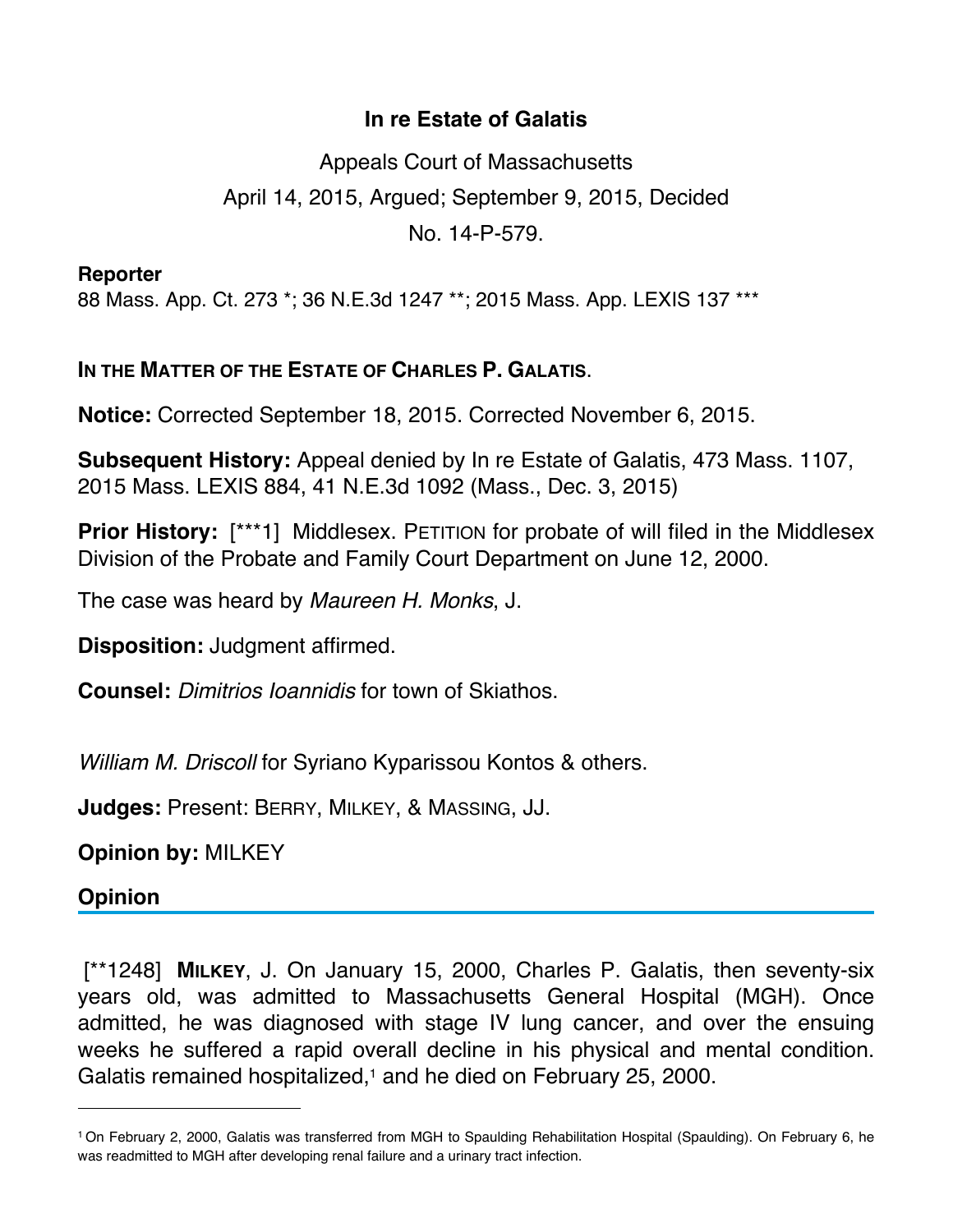On February 9, 2000, Galatis executed a document purporting to be his will. The executor named in the will formally presented it for probate, joined by the will's principal beneficiary, the town of Skiathos, Greece.2 Two of the decedent's cousins contested the [\*274] will. After a [\*\*\*2] ten-day trial, a Probate and Family Court judge declined to allow the will, because she found that Galatis lacked testamentary capacity on February 9. Because that finding is amply supported by record evidence, we affirm.

*Background*. The judge made 559 factual findings that totaled seventy-one pages. We summarize those findings, almost all of which are unchallenged, and highlight the facts still in dispute. See *Rempelakis* v. *Russell*, 65 Mass. App. Ct. 557, 559, 842 N.E.2d 970 (2006).

1. *Galatis's background medical conditions*. By the time Galatis was admitted to MGH, he already suffered from a long list of medical problems including diabetes, hyperkalemia (excess potassium in the blood), and major depression. For such problems, Galatis was taking twelve different prescribed medications, including the antidepressant Elavil, and two different narcotics for pain relief. The symptoms [\*\*\*3] of anxiety and depression worsened following his diagnosis with metastatic lung cancer. He therefore was prescribed a second antidepressant, and the dosages for both antidepressants subsequently were increased. His painkillers also were aggressively increased, and he was placed on a self-administered morphine drip beginning on February 8.

2. *The February 1 document*. When he entered MGH, Galatis apparently had no existing will. At some point during his initial hospitalization, he asked a friend, Steven Damaskos, to record his thoughts regarding the disposition of his property. Damaskos wrote down individual names that Galatis provided to him, followed by specific amounts of money they were to receive. Damaskos then transcribed the information onto a will template form he found through an Internet search, and Galatis signed the resulting document on February 1, 2000. As discussed below, although the February 1 document was [\*\*1249] admitted in evidence at the trial on the February 9 will, it was not itself offered for probate prior to the conclusion of that trial.

3. *Differences between the February 1 document and the February 9 will*. An attorney brought in by Damaskos to prepare a proper will [\*\*\*4] for Galatis was given the February 1 document as a starting point. The end product was the will

<sup>&</sup>lt;sup>2</sup> The decedent was born in Skiathos in 1923. He was an only child and had no children, and his wife of thirty-three years died from lung cancer in 1995 or 1996. He was survived by his cousins, George Kyparissos, Charalambos Kyparissos, and Athena Perisiadou. During the pendency of the probate of Galatis's estate, Charalambos Kyparissos died and his heirs-at-law were substituted for him.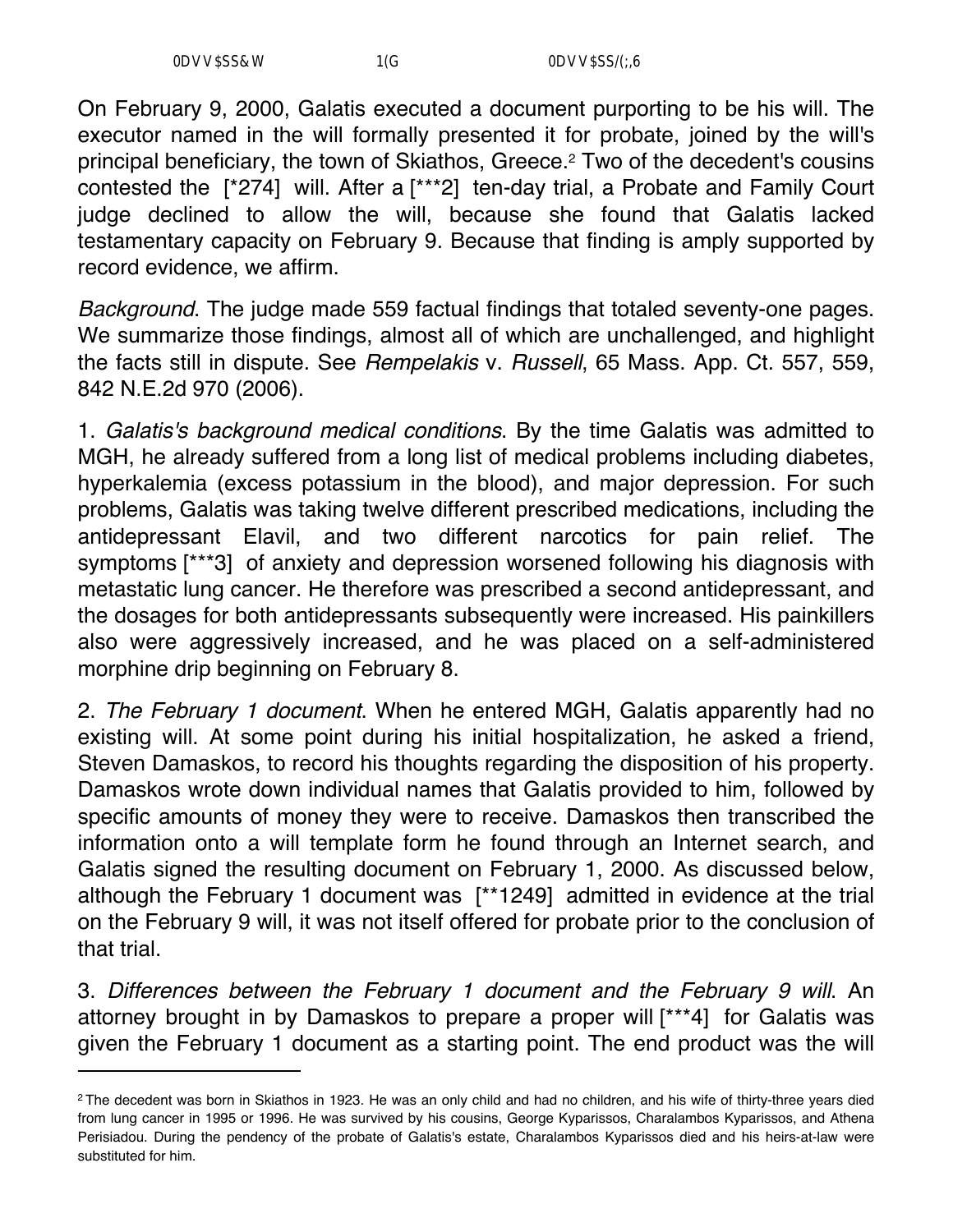executed by Galatis on February 9, 2000. The estate plan delineated in that will is similar in most material respects to that contained in the earlier [\*275] document. Both documents provided for the creation of a charitable trust administered by a foundation in Skiathos, the corpus of which would consist of Galatis's real estate assets in Greece. Unsurprisingly, the later document drafted by the attorney generally is a more developed product than the earlier one produced by Damaskos, and many of the differences could best be described as refinements or minor modifications to the earlier plan. For example, the February 9 will provided for the disposition of certain personal property not enumerated in the February 1 document. However, the February 9 will also included some curious additions and omissions. The will included one beneficiary who — according to uncontradicted testimony — apparently does not exist, and the residuary clause included in the February 1 document was omitted (even though — again, according to uncontradicted testimony — the will did not otherwise dispose of all of Galatis's [\*\*\*5] estate).<sup>3</sup>

4. *The events of February 8, 2000*. Sometime in the late afternoon of February 8, 2000 (the day before the will signing), Galatis was administered a dose of Ativan for his anxiety symptoms. Apparently as a result of an adverse reaction to the Ativan, Galatis became somnolent and developed a facial droop. He exhibited slurred speech, drowsiness, and inability to pay attention, and he required constant stimulation to generate answers to questions. After it was observed that his arms were flopping, he was diagnosed with asterixis, which is indicative of central nervous system impairment. These symptoms also led to Galatis being diagnosed with the underlying brain condition encephalopathy.

5. *The extent of Galatis's [\*\*\*6] temporary recovery*. On the evening of February 8, Galatis was given a drug to try to reverse the effects of the Ativan. Both sides agree that the administration of this drug (the antidote) had some beneficial effects. They differ sharply, however, on the import of the Ativan episode with regard to Galatis's mental state when he signed the will the following day. The will proponents sought to portray the administration of the antidote as allowing Galatis to make a dramatic recovery [\*276] through which he regained sufficient capacity to execute the will. The will contestants asserted that while the reaction to the Ativan may have exacerbated Galatis's mental condition on February 8, he by that

<sup>3</sup> Additionally, although both documents provided that Skiathos would be the beneficiary of a trust funded by Galatis's real estate holdings there, the February 9 will added that his home in Skiathos be converted into a museum and never be sold. At the same time, the February 9 will — unlike the February 1 document — would grant the executor a power of sale of real property, thus obviating the need for him or her to seek court approval before selling the Skiathos house. See *Samra* v. *Yuan*, 40 Mass. App. Ct. 934, 935-936, 664 N.E.2d 1202 (1996).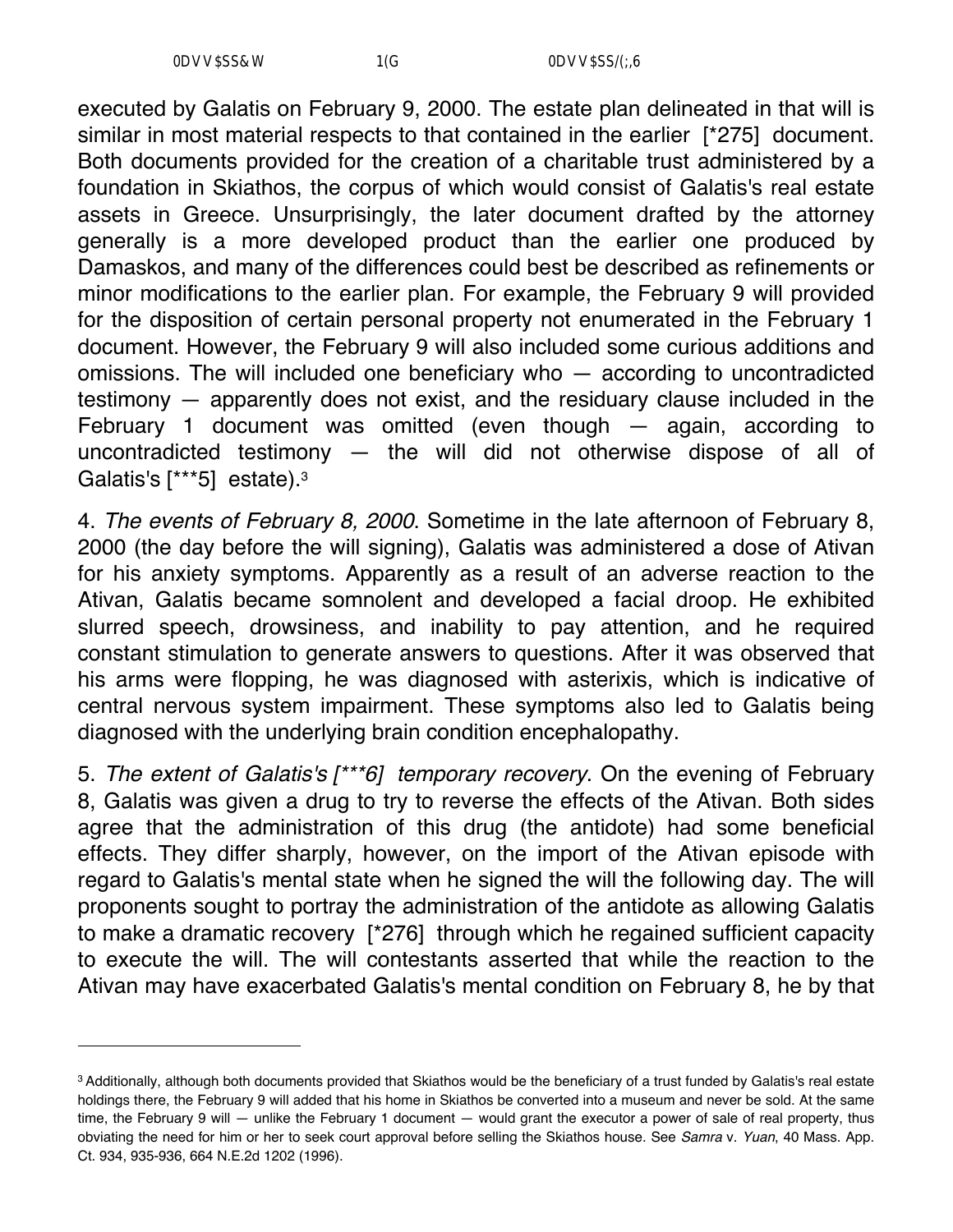time was already suffering from encephalopathy, which was impairing his cognitive and motor functions.

6. *The will contestant witnesses*. The will contestants supported their case with expert opinion testimony from Dr. Marc Whaley, a forensic psychiatrist. Dr. Whaley [\*\*1250] testified from his review of the medical records that Galatis had exhibited symptoms of encephalopathy (albeit less severe) in the days prior to the Ativan reaction.4 He also opined that even though Galatis may have shown some improvement through [\*\*\*7] the administration of the antidote, the underlying encephalopathy would not have abated. According to him, a person with encephalopathy suffers from a loss of ability to communicate, remain oriented, think logically, solve problems, and remember information.

The will contestants also called Dr. John Stoeckle, the attending physician who directed Galatis's care at MGH. Dr. Stoeckle was particularly well-suited to offer an opinion regarding Galatis's mental capacity because he had served as Galatis's primary care physician for the last fifteen years of his life. In addition, Dr. Stoeckle had examined Galatis throughout his hospitalization, including multiple times each day on February 6 through 10. Consistent with the testimony of Dr. Whaley, Dr. Stoeckle opined that Galatis suffered from encephalopathy and that as of February 9, this condition impaired his ability to think clearly, orient himself, speak and communicate, [\*\*\*8] think logically, solve problems, and remember information.

7. *The contemporaneous hospital records*. The hospital records from February 9 (the day Galatis signed the will) provided some fodder for each side. A nurse's progress note from 6:00 A.M. on February 9 indicates that Galatis had suffered from the effects of Ativan throughout the night and continued to be "weak" and "confused [as] to place." One of the treating physicians stated in a note from the early afternoon that Galatis had "recovered from last night's events" and "seem[ed] back to baseline." However, a nurse's note indicated that as of 1:00 P.M., although Galatis was oriented to himself, his whereabouts, and the time, he complained [\*277] of "general confusion." In addition, a social worker who met with Galatis at 2:00 P.M. on February 9 noted that he was "[d]ifficult to interview because of mental status changes," and a nursing note at 7:00 P.M. stated that, although Galatis's condition had improved from the previous day, he continued to be "sleepy" and "confused" at times. Assessing Galatis's mental state when the will was signed on February 9 against the backdrop of the medical records was made

<sup>4</sup> Dr. Whaley testified that the encephalopathy was likely caused by a combination of factors, including the effect of the interactions of the numerous drugs he was taking and electrolyte imbalance from his infection, as well as multiple derangement due to renal failure.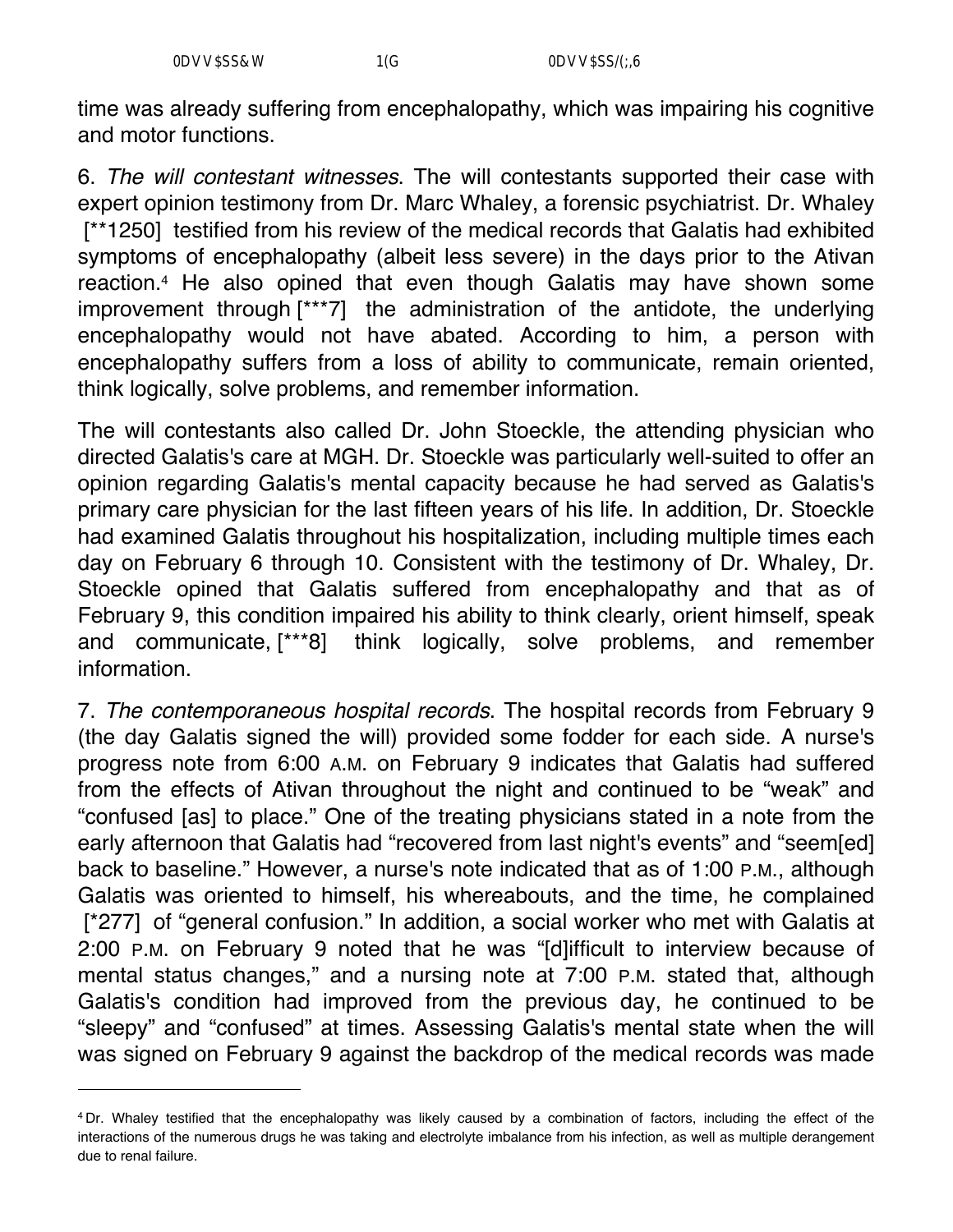particularly challenging by the fact that no testimony [\*\*\*9] or other evidence established at what time that day the signing actually took place.5

8. *The will proponents' witnesses*. The will proponents offered the testimony of the attorney who drafted the February 9 will. Although she attended the will signing, she had no personal recollection of when it was signed, nor could she produce any contemporaneous notes of the event. She did testify that, in her opinion, Galatis was of "sound mind" at the time he signed the will, but the judge discounted such testimony due to the fact that she lacked any records of ever meeting with Galatis alone at any point prior to the will execution, her "defensive demeanor" while testifying, [\*\*1251] and the fact that her claim to have met alone with Galatis was contradicted by that of Damaskos (Galatis's friend and the author [\*\*\*10] of the February 1 document). In fact, the judge sharply criticized the lawyer for failing to inquire at all, at any point prior to the will execution, as to Galatis's mental status or medical diagnosis.

The will proponents also presented the testimony of the two nurses who attested to the will signing. One had no personal recollection of the will signing whatsoever, and she admitted that her gopinion was based on her general practice not to witness a will unless the testator was of sound mind. The other attesting nurse recalled that Galatis seemed "alert" at the time of the will signing.6 In addition, the proponents presented the testimony of Dr. Ernie Paul Barrette, a physician who treated Galatis at MGH. Although Dr. Barrette [\*278] expressed his opinion that Galatis had testamentary capacity on February 9, such testimony was undercut by several factors: even though Dr. Barrette was testifying only as a treating physician, not as an expert on testamentary capacity, he had no personal recollection of treating Galatis, and in any event he stopped treating Galatis on February 2.7

<sup>5</sup> On appeal, the will proponents argue that it can be inferred that the will was likely signed sometime between 2:30 P.M. and 7:00 P.M. A note recorded by Dr. Stoeckle indicates that Galatis was to receive radiation therapy at 2:30 P.M., and a nurse's note from 7:00 P.M. says, "Friends here all day. [Galatis] [d]oes not want to be left alone. Family members going over [patient's] legal paper [and] will today."

<sup>&</sup>lt;sup>6</sup> Dr. Whaley and Dr. Stoeckle both explained in their testimony that the term "alert" is a medical term of art meaning only that a patient [\*\*\*11] is conscious and aware of his surroundings, and that the term does not refer to a patient's mental capacity.

<sup>&</sup>lt;sup>7</sup> The judge did not abuse her discretion in ruling that Dr. Barrette did not qualify as an expert on testamentary capacity. Nor did the judge abuse her discretion in precluding the will proponents from calling a different witness as an expert based on discovery violations. As the will proponents accurately point out, even though Dr. Barrette was never qualified as an expert on this, he did — in response to a question asked on cross-examination — state his opinion on Galatis's mental capacity on February 9 based on his review of the medical records. However, the admission of such opinion evidence of course does not mean that the judge was required to credit it.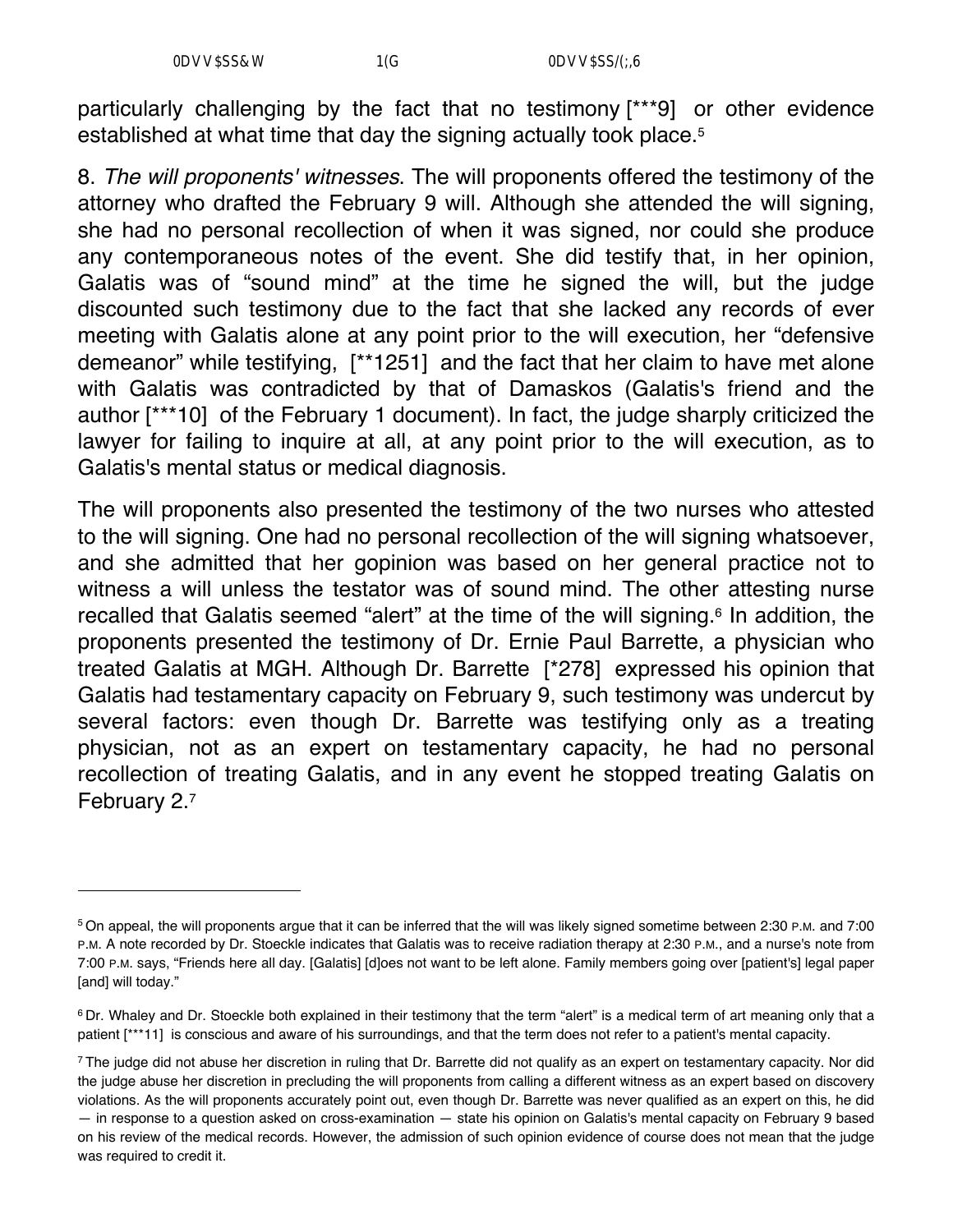There was also testimony from several friends and family members, many of whom visited Galatis while he was hospitalized. Of the individuals who came to the hospital, only two were present at some point on the day of the will signing, Damaskos and Demetrios Skopas. Damaskos, although not a blood relative of Galatis, considered him to be like an uncle. Damaskos visited Galatis at the hospital three or four times a week, and [\*\*\*12] testified in general terms that he found Galatis to be "clear minded" and "able to communicate." Damaskos was not present at the will signing itself. Skopas, ninety-one years of age at the time of trial, was a fixture at Galatis's bedside, spending every evening at the hospital and staying overnight approximately fifteen times. He testified that "he had no difficulty communicating with" Galatis until the day of his death. However, Skopas also testified that he remained in Galatis's hospital room during the will signing, and this testimony revealed that he may have had some concern about Galatis's physical and mental condition.8

*Discussion*. 1. *Galatis's testamentary capacity on February 9, 2000*. As noted, the will proponents formally presented the February 9 will for probate, and thus the trial focused on whether Galatis had testamentary capacity on the date that will was executed.<sup>9</sup> Whether a [\*\*\*13] testator [\*\*1252] had testamentary capacity is a question of fact. *Duchesneau* v. *Jaskoviak*, 360 Mass. 730, 733, 277 N.E.2d 507 [\*279] (1972). On appeal, "[i]t is our obligation to review the evidence and reach a decision in accordance with our own reasoning and understanding, giving due weight to the findings of the trial judge, which we will not reverse unless they are plainly wrong." *Paine* v. *Sullivan*, 79 Mass. App. Ct. 811, 811-812, 950 N.E.2d 874 (2011), quoting from *Palmer* v. *Palmer*, 23 Mass. App. Ct. 245, 249-250, 500 N.E.2d 1354 (1986). Although there is a presumption that the testator had testamentary capacity, once the contestants produce "some evidence of lack of testamentary capacity, the presumption of [capacity] loses effect" and the burden shifts to the proponents to prove by a preponderance of the evidence that the testator was able

"to understand and carry in mind, in a general way, the nature and situation of his property and his relations to those persons who would naturally have some claim to his remembrance[,] … freedom from delusion which is the effect of disease or weakness and which might influence the disposition of his

<sup>8</sup> During the signing, Skopas asked Galatis to write his signature more clearly, to which Galatis responded, "Leave me alone." After the signing, according to Skopas, Galatis asked him, "I did everything right, right?" Skopas also testified that Galatis seemed "upset" and that "his hand was shaking."

<sup>9</sup> The will contestants also alleged undue influence. The judge rejected that claim and the correctness of her findings and rulings on that [\*\*\*14] point are not before us.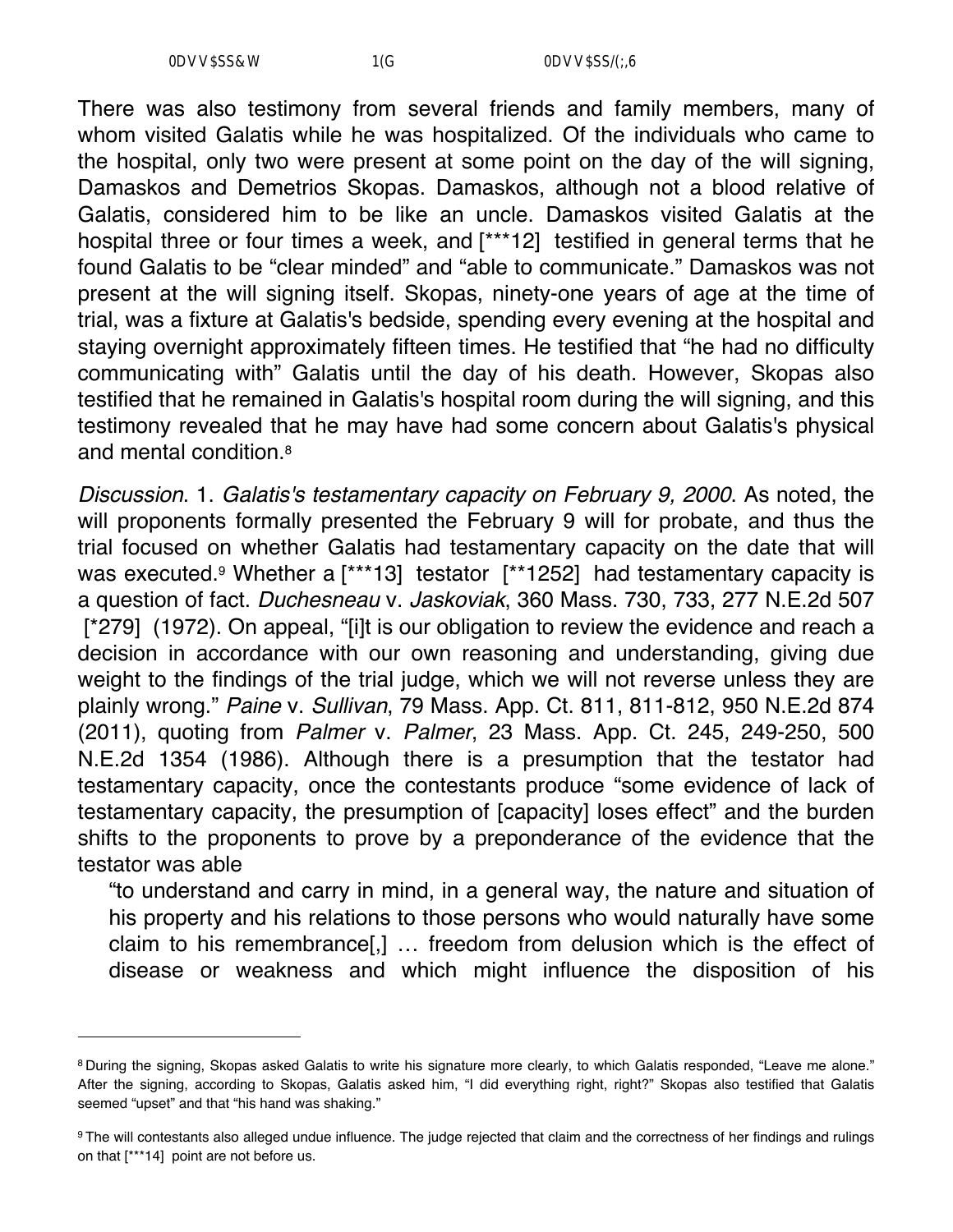property[,] [a]nd … ability at the time of execution … to comprehend the nature of the act of making a will."

*Palmer* v. *Palmer*, 23 Mass. App. Ct. at 250, quoting from *Goddard* v. *Dupree*, 322 Mass. 247, 250, 76 N.E.2d 643 (1948).

We agree with the trial judge that the evidence of incapacity summarized above was sufficient to shift the burden of proof to the will proponents, and we discern no clear error in the judge's finding that they failed to carry that burden. There is no merit to the proponents' contention that the trial judge's finding of incapacity was based on evidence of only "general illness and depression." To the contrary, both Dr. Stoeckle (Galatis's long-term physician) and Dr. Whaley specifically testified that Galatis's diagnosed encephalopathy and myriad medications prevented him from being able to read or understand the provisions of a will on February 9, 2000. That view also found support in other evidence, such as the contemporaneous hospital records and the marked deterioration in the legibility of Galatis's signature on the will (indicative of significantly impaired motor function associated with encephalopathy). To be sure, there was some evidence to support the will proponents' position that Galatis had regained testamentary capacity on February 9 (at whatever time that day he executed the will), but it was the judge's role as fact finder to [\*280] assess all the evidence [\*\*\*15] and to resolve any conflicts.10 The record reveals [\*\*1253] that she carried out her fact-finding duties with uncommon care and comprehensiveness. In sum, the judge's finding that Galatis lacked testamentary capacity to execute the February 9 will enjoys ample support in the trial evidence.

2. *Status of the February 1 document*. Finally, we are called upon to address a procedural loose end regarding the February 1, 2000, document. Neither will proponent petitioned to have that document probated as Galatis's will in the event the February 9 will were disallowed. Hence the trial judge ruled that whether the February 1 document could be considered a valid will was not before her.<sup>11</sup>

<sup>&</sup>lt;sup>10</sup> The proponents suggest that the judge was required to reject Dr. Stoeckle's testimony regarding his patient's mental capacity because, in response to a question on cross-examination about whether he understood the term "testamentary capacity," Dr. Stoeckle said, "I think I do not because I don't think I've ever had anyone ask me to do it and I don't remember discussing it with any colleague or lawyer or anybody." The force of this admission, however, is greatly diminished when it is viewed in the context of the rest of Dr. Stoeckle's testimony. Immediately after acknowledging his lack of familiarity with the legal term "testamentary capacity," Dr. Stoeckle clarified that he understood the concept "in a conceptual way, but not in a[n] operational way." On redirect, Dr. Stoeckle again clarified that, irrespective of the legal terminology, it was his view that Galatis suffered from "mental impairment and incapacity [\*\*\*16] in comprehending, appreciating, understanding the nature, significance and consequences of the contents and execution of a will … ." In any event, the judge specifically limited Dr. Stoeckle's testimony to his opinion as Galatis's treating physician. Accordingly, in her findings of fact, the trial judge only considered Dr. Stoeckle's opinion with respect to the degree of Galatis's mental and cognitive impairment; she relied on the testimony of Dr. Whaley as to whether Galatis met "the necessary criteria for possessing testamentary capacity."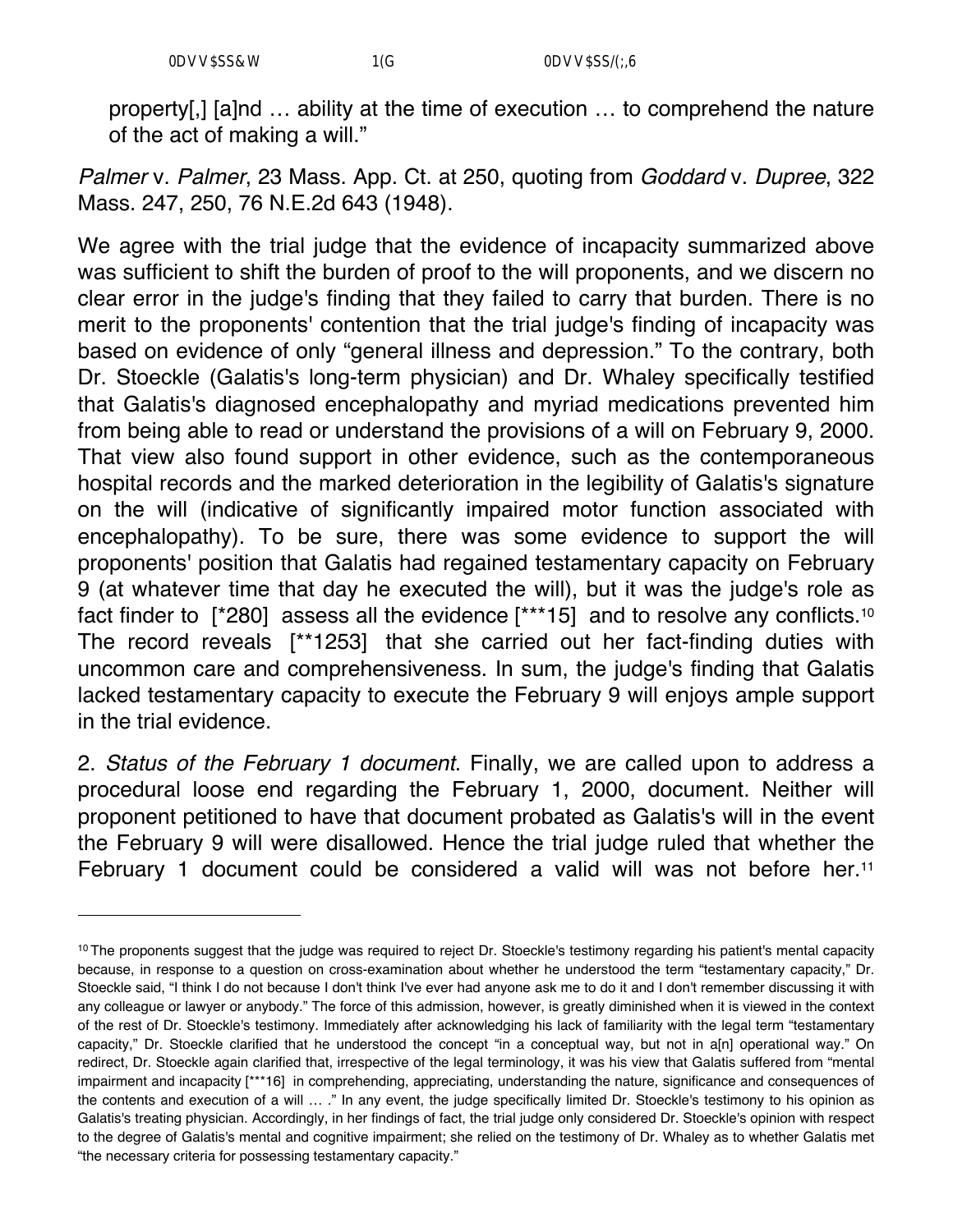Nevertheless, she specifically found that the contestants to the February 9 will did not submit sufficient evidence to overcome the presumption that Galatis had capacity on February 1, 2000, thus raising the possibility that the document that he signed [\*\*\*17] that day could qualify as his will. The will proponents argue that the judge erred in not ruling whether the February 1 document constituted a valid will. Their argument rests on the [\*281] premise that a particular procedural step that one of them took sufficed to present the February 1 document for probate. Assessing the validity of that premise requires additional background detail.

The record shows that, early in the litigation, the proponents of the February 9 will had some confusion about what they should do with the February 1 document. On May 21, 2007, Skiathos filed a "Motion for Instructions" concerning [\*\*\*18] that issue. In its motion, Skiathos expressed its lack of clarity as follows:

"It is unclear to the parties whether the Court would like a copy of the February 1, 2000 Will filed with this matter, if the Court would like a petition filed for the February 1, 2000 Will or whether the Court would want a Motion to Allow this Will in the Alternative filed in this matter."

A close reading of this awkwardly phrased sentence reveals that Skiathos was seeking guidance on two distinct issues: first, whether it should file a formal petition to have the February 1 document presented for probate, and second, whether it could file a copy of that document in lieu of the original because the original could not be located. A judge different from the trial judge endorsed the motion as "allowed," together with a notation that read, "[A]s no original exists, filing will not be required." In other words, the judge expressly addressed only the issue regarding the missing original, not what procedure Skiathos should use if it wanted to present the February 1 document for probate.

We acknowledge that the motion judge's response to the motion for instructions may not have alleviated Skiathos's confusion about what [\*\*\*19] procedure it should have followed if it had wanted to present the [\*\*1254] February 1 document for probate. However, precisely because of that remaining uncertainty, it was incumbent on the proponents to seek further clarification from the court. See *Coyne Industrial Laundry of Schenectady, Inc.* v. *Gould*, 359 Mass. 269, 275-276, 268 N.E.2d 848 (1971). Neither the will proponents nor the executor did so. In any event, the judge's incomplete response to the awkwardly phrased motion did not

<sup>11</sup> The governing statute was repealed and replaced during the pendency of these proceedings (something that neither side addresses). However, both statutes require the proponent of a will to file a petition for probate. See G. L. c. 192, § 1, as in effect prior to St. 2008, c. 521, § 12 (requirements for filing of petition for probate); *Marco* v. *Green*, 415 Mass. 732, 738, 615 N.E.2d 928 (1993) (interpreting G. L. c. 192, § 1, as "requiring" the filing of a petition); G. L. c. 190B, § 3-402(*a*)(1), inserted by St. 2008, c. 521, § 9 (Massachusetts Uniform Probate Code) (requiring that petition for formal probate of will be filed requesting order "in relation to a *particular instrument*" [emphasis added]).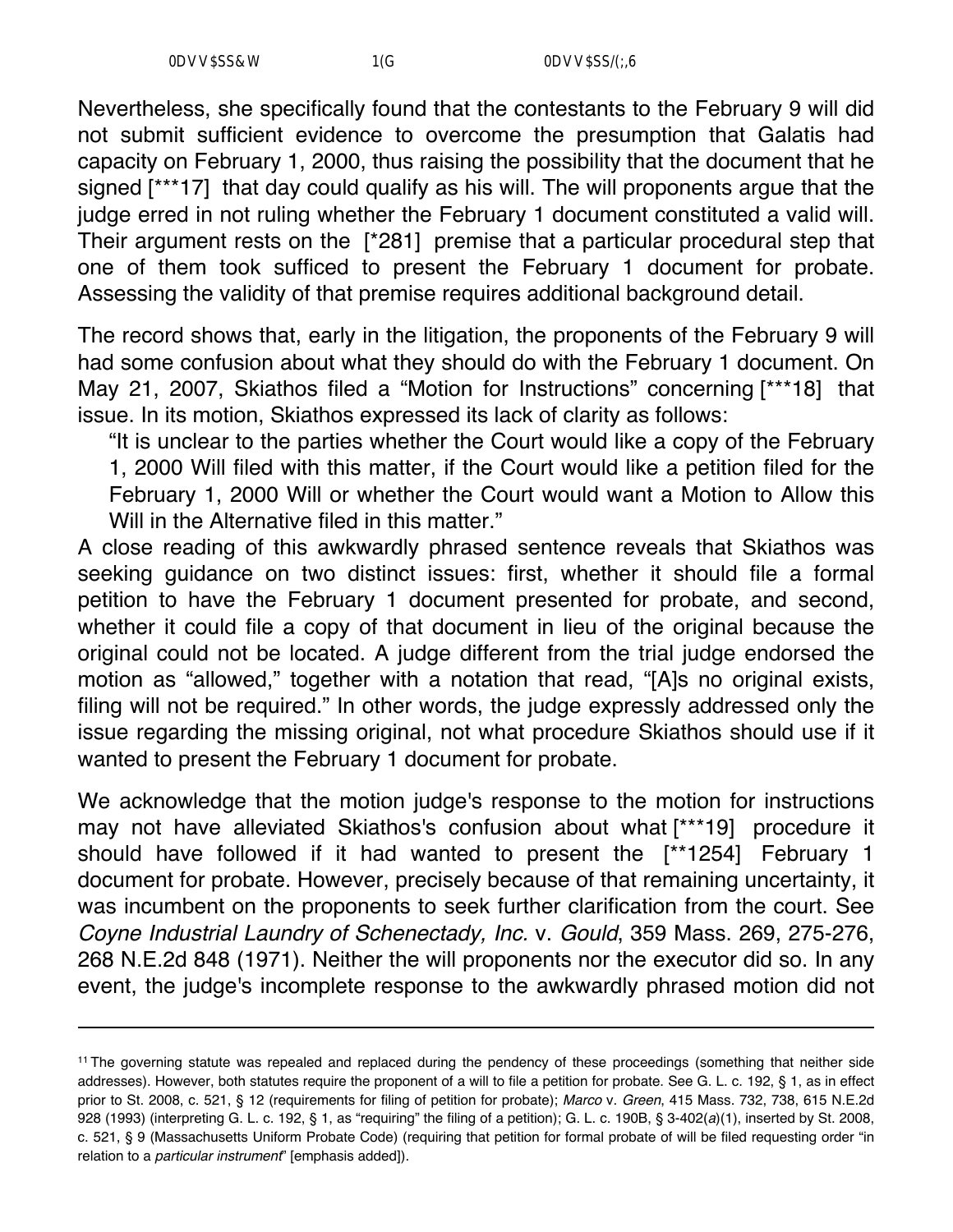relieve the will proponents of their obligation to follow proper procedures. See *Ferriter* v. *Borthwick*, 346 Mass. 391, 393, 193 N.E.2d 335 (1963) ("In situations where there is more than one will it is within the power of the judge to require petitions to be filed to probate each will and to hear them together"). Because the February 1 document was not presented  $[^*282]$  for probate,<sup>12</sup> the trial judge correctly concluded that whether it should have been allowed as Galatis's will was not properly before her.13

*Judgment affirmed*.

**Dissent by:** BERRY

**Dissent**

**BERRY**, J. (dissenting). I dissent because I do not think that the trial evidence was sufficient to prove that Charles P. Galatis lacked the requisite testamentary capacity at the time he executed his will on February 9, 2000. Contrary to the majority, I look to material evidentiary points at trial, which I think establish testamentary capacity.

The first trial evidentiary point of reference to which I look as proof of testimony capacity: during the afternoon of February 9, 2000, the day that Galatis signed the will, he manifested measurable periods of stability, lucidity, and awareness reflecting testamentary capacity to execute the will. Specifically, during the afternoon of February 9, the trial evidence — including contemporaneous medical records — demonstrated that Galatis was lucid and aware of his surroundings. This lucidity is clear evidence (especially when coupled with the testimony of the witnesses to the will, see discussion *infra*), that Galatis knew what he was doing in bequesting his estate. He knew the objects of his bounty, primarily a Greek educational charitable trust on the island of Skiathos (which would be the main beneficiary of his real [\*\*\*21] estate in Greece), but also eleven other individual beneficiaries who received monetary bequests. Specifically, as more fully detailed in part 1, *infra*, according to the medical records, by 1 P.M. and 2 P.M. on February 9, Galatis had recovered from an adverse reaction to a drug (Ativan) that had

<sup>&</sup>lt;sup>12</sup> Our review of the Probate and Family Court docket reveals that on November 15, 2013, after judgment entered disallowing the February 9 will, a petition was filed to probate the February 1 document. The fate of that petition, which apparently was filed by Damaskos, is not before us.

<sup>13</sup> We deny the contestants' request for double costs, damages, and interest pursuant to Mass.R.A.P. 25, as appearing [\*\*\*20] in 376 Mass. 949 (1979).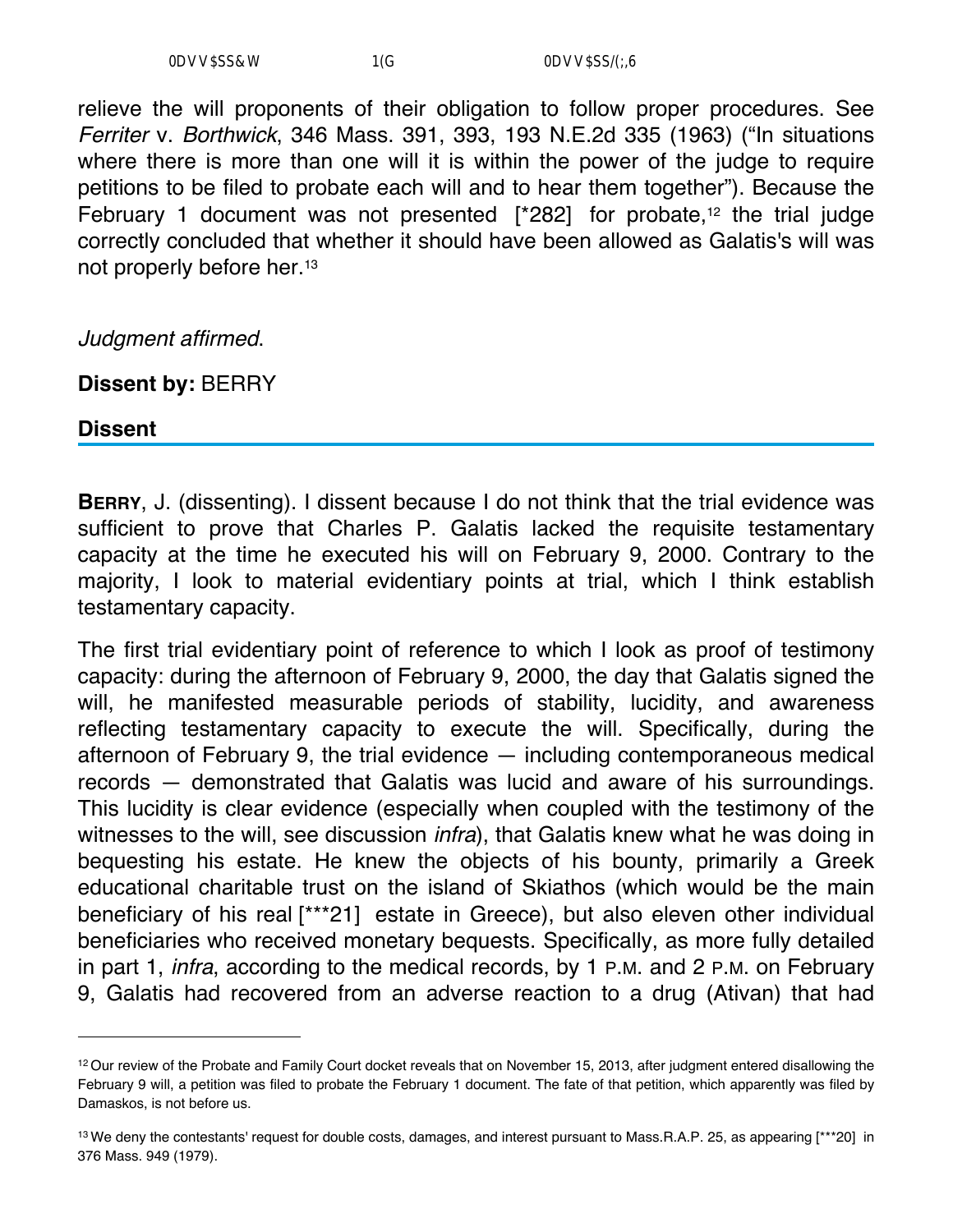been given to him the day before. In his recovery from the adverse drug reaction, by February 9 in the afternoon and into early evening, Galatis was back at "baseline" and had regained lucidity. For example on February 9, at 1:00 P.M., Galatis is described in the medical records as " $A+O \times 3$ "  $-$  i.e., oriented to person, place, and time. Similarly, at 2:00 [\*283] P.M. the medical records describe Galatis as "recovered from last night's events" and "back to baseline." At 7:00 P.M. Galatis is described as "clearly better than yesterday," when the Ativan was administered. These measurable periods of clarity during the afternoon of February 9, when added to the testimony of the witnesses to the will, reflect a sufficient intervening period of [\*\*1255] testamentary capacity. "Acting during a lucid interval can be a basis for executing a will." *Farnum* v. *Silvano*, 27 Mass. App. Ct. 536, 538, 540 N.E.2d 202 (1989). See *O'Rourke* v. *Hunter*, 446 Mass. 814, 827, 848 N.E.2d 382 (2006) ("[T]he contestants offer no evidence that she lacked testamentary [\*\*\*22] capacity during the … discussions with her attorney or … when she executed her will").

The second trial evidentiary point of reference to which I look as proof of testamentary capacity: the testimony of the witnesses to the will, including the attorney who drafted the will and two nurses who served as attesting witnesses, all confirmed that Galatis was alert, responsive, and of sound mind, and knew he was executing a will. In addition, other friends visiting Galatis on February 9 testified that Galatis was alert and aware when they saw him.

The third trial evidentiary point of reference to which I look as proof of testamentary capacity: there is an almost complete congruence between the contested February 9 will and a first will signed by Galatis on February 1. That February 1 will was drafted by a nonlawyer friend at Galatis's request, and it is undisputed that Galatis was of sound mind with testamentary capacity on February 1. It was Galatis who requested that an attorney draft the February 9 will to replace the nonlawyer's draft. As noted, the February 9 will is wholly consistent with Galatis's prior February 1 will bequests, including the creation of the Greek educational charitable [\*\*\*23] trust, and is consistent dollar by dollar in the eleven other individual bequests totaling approximately \$90,000.

Given the foregoing, I am not persuaded the contestants met the burden of proving that Galatis lacked testimony capacity. To the contrary, I read the trial evidence as supporting, by a preponderance of the evidence, that Galatis had the requisite testamentary capacity to execute his will on February 9. "It is well established that to determine testamentary capacity, [t]he critical question is whether the testator was of sound mind at the time the will was executed." *Estate of Rosen*, 86 Mass. App. Ct. 793, 798, 23 N.E.3d 116 (2014), quoting from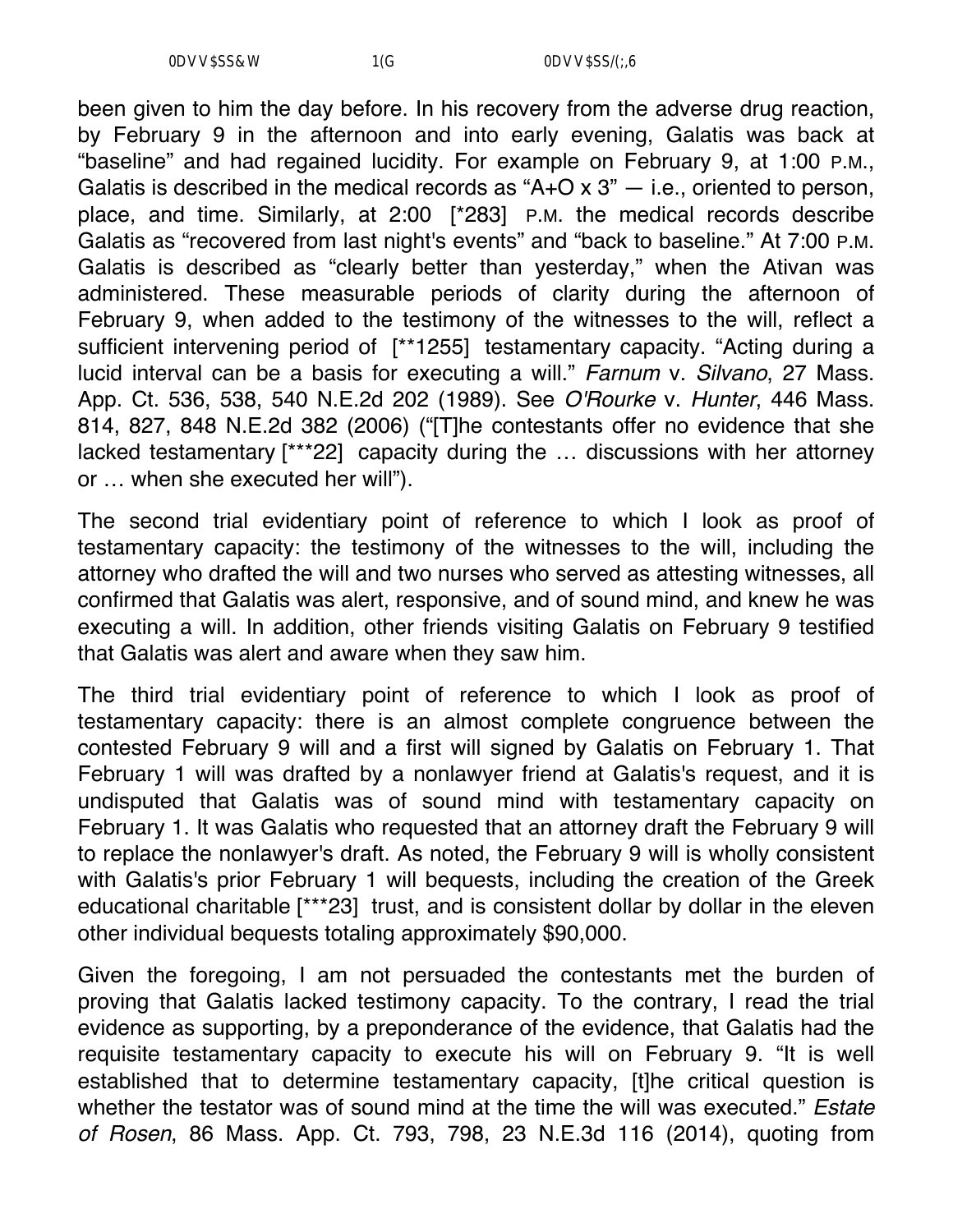*O'Rourke* v. *Hunter*, *supra*. "At the time of executing a will, the testat[or] must be free from delusion and under- [\*284] stand the purpose of the will, the nature of [his] property, and the persons who could claim it." *O'Rourke* v. *Hunter*, *supra* at 826-827. Cf. *Daly* v. *Hussey*, 275 Mass. 28, 29, 174 N.E. 916 (1931).

There is no dispute that the will was signed during the day on February 9 and, as referenced above, that Galatis was of sound mind, alert, and responsive during a major afternoon segment on that day. Indeed, the majority acknowledges that "[a]ssessing Galatis's mental state when the will was signed on February 9 against the backdrop of the medical records was made particularly challenging by [\*\*\*24] the fact that no testimony or other evidence established at what time that day the signing actually took place." *Ante* at 277. But even though the precise time of signature is not provable, to accept the majority's position would be to accept the proposition that Galatis was not of sound mind to execute his will at any time on February 9. That is not so.

I turn to more details concerning the three points of the trial evidence that, I believe, show testamentary capacity.

1. *The medical evidence*. I begin with the contemporaneous medical records. At approximately 4:30 P.M. on February 8, 2000, the day before the will was signed, Galatis was given the drug Ativan. He had adverse reactions including a facial droop, confusion, drowsiness, asterixis, and a temporary diagnosis of encephalopathy. But quickly after the adverse reaction, Galatis [\*\*1256] was given flumazenil, an antidote to Ativan. Dr. Barrette testified that "Mr. Galatis received his first dose of Flumazenil at 6:00 P.M., 90 minutes after the Ativan was given, and a second dose one hour later at 7:00 P.M." Another physician, Dr. Whaley, confirmed that "because Flumazenil is an antidote … it can reverse the effects of Ativan." A third [\*\*\*25] physician, Dr. Stoeckle, corroborated that flumazenil is an antidote to Ativan.

Medical notes reveal that during the early hours of the next morning on February 9, Galatis was still not at baseline. At approximately 6:00 A.M., a nurse's note states that Galatis was "lethargic most of the night … Ativan reaction. Arousable to voice. … [s]till weak but more responsive to pain. Alert but confused to place." At 11:00 A.M. Galatis still had lingering effects from the Ativan as "[h]is mental status is not [at] baseline."

According to the medical records, however, as time passed to the afternoon, there was a significant turning point in Galatis's condition as he recovered from the adverse effects of Ativan, the [\*285] antidote flumazenil took effect, and Galatis returned to "baseline." This is important, because from all that appears, including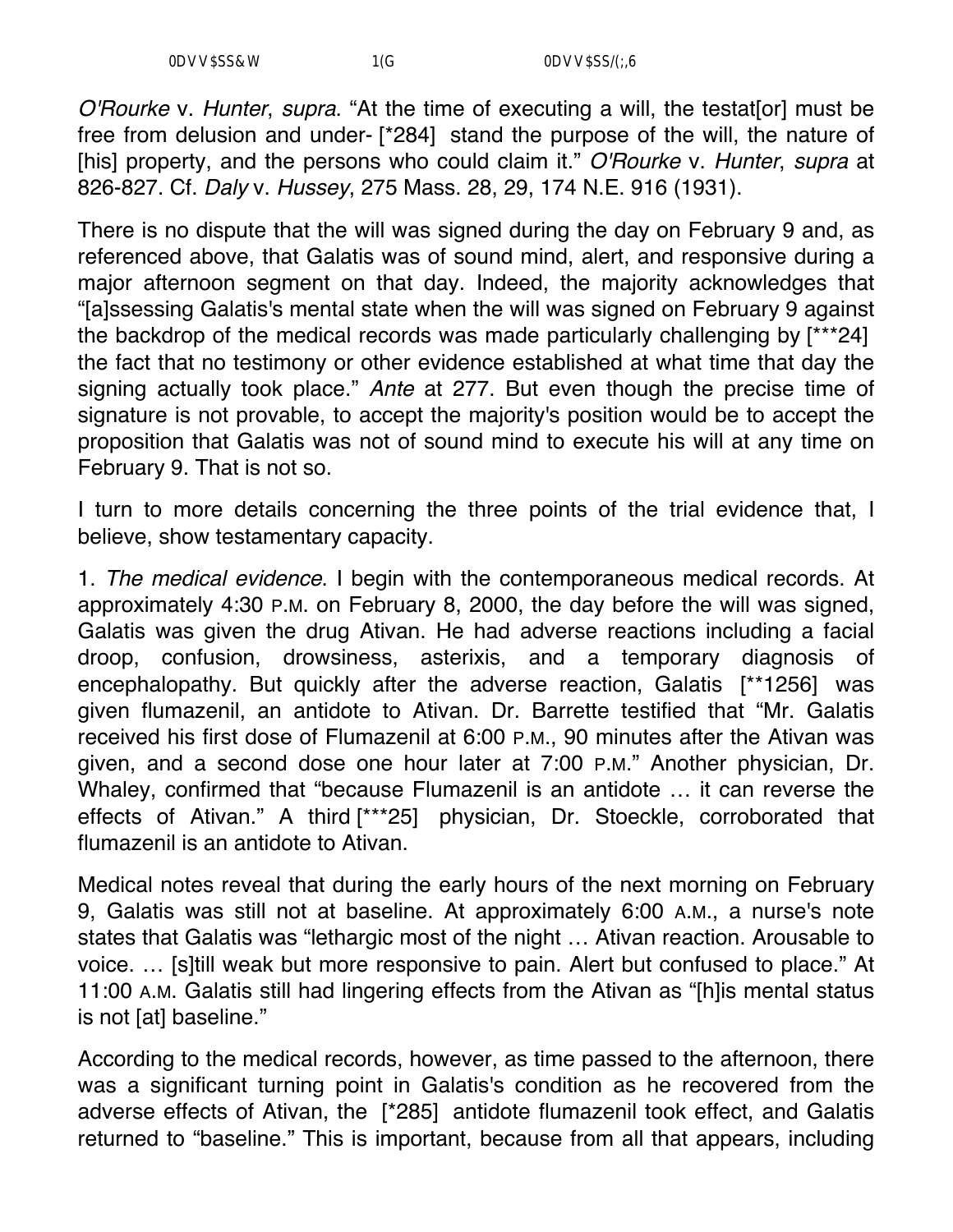the testimony by the attorney and the nurses who witnessed the will, there was stabilization noted at 1:00 P.M. and continuing throughout the afternoon of February 9, all of which supports testamentary capacity.

The stabilization is noted in a 1:00 P.M. nurse's note stating that "pt stated he 'felt better.' Pt. A+O x 3 [a term meaning a patient who is oriented [\*\*\*26] to person, place and time], but stated he had 'general confusion.'" This note is corroborated by Dr. Stoeckle's note of 1:30 P.M. that Galatis was "[a]lert at moment. To radiation Rx at 2:30. Again reiterated goals with patient. Ready for transfer AM."

At about 2:00 P.M. on February 9, the medical records describe further stabilization and recovery: "pain services helped pt learn to use PCA. Pt recovered from last night's events … . Pt seems back to baseline." Dr. Stoeckle's notes from the same time period describe Galatis as "quite alert," and "mood up, without complaint of pain!" Lastly, as night approached, at 7:00 P.M., a nurse's note states that Galatis was "clearly better than yesterday." He "continues to be sleepy and at times confused and he is aware of confusion." The note also describes that "[f]amily members going over pt legal paper and will today."1

The majority (as did the trial judge) relies heavily on the expert testimony of Dr. Whaley. However, Dr. Whaley was not a treating physician but rather a psychiatrist who never examined, treated, or even met Galatis. See *Union Trust Co. of Springfield* v. *Kittredge*, 298 Mass. 515, 516, 11 N.E.2d 435 (1937) (opinions of psychiatrists that decedent was of unsound mind were insufficient to raise issue of capacity in light of detailed evidence from "physician and nurses who actually treated and cared for the decedent"); *Nichols* v. *Sullivan*, 340 Mass. 783, 783-784, 164 N.E.2d 145 (1959) ("The expected testimony of psychiatrists who had not seen the decedent ... was of substantially less weight than [the proponents' evidence] which would support a finding of testamentary capacity"). The majority also cites to [\*\*1257] Dr. Stoeckle's trial testimony that Galatis [\*286] was mentally impaired throughout February 9 and could not understand the nature and significance of executing a will. See *ante* at 276. But Dr. Stoeckle's trial testimony directly conflicts with his contemporaneous 1:30 P.M. medical record entry of Galatis's recovery on February 9 in which Dr. Stoeckle wrote that Galatis was "quite alert," and "mood up, without [\*\*\*28] complaint of pain!"<sup>2</sup> Further, Dr.

<sup>1</sup> Given the totality of the trial evidence that Galatis was lucid and alert at the time of the will signing, including especially the medical records, it is inferentially reasonable to conclude that the will was likely signed in the afternoon. This inferential timeline is supported by post 2:00 P.M. medical record entries as well as the nurse's [\*\*\*27] note at 7:00 P.M. about legal papers and a will signing. The proponents of the will also submit there was an afternoon will signing.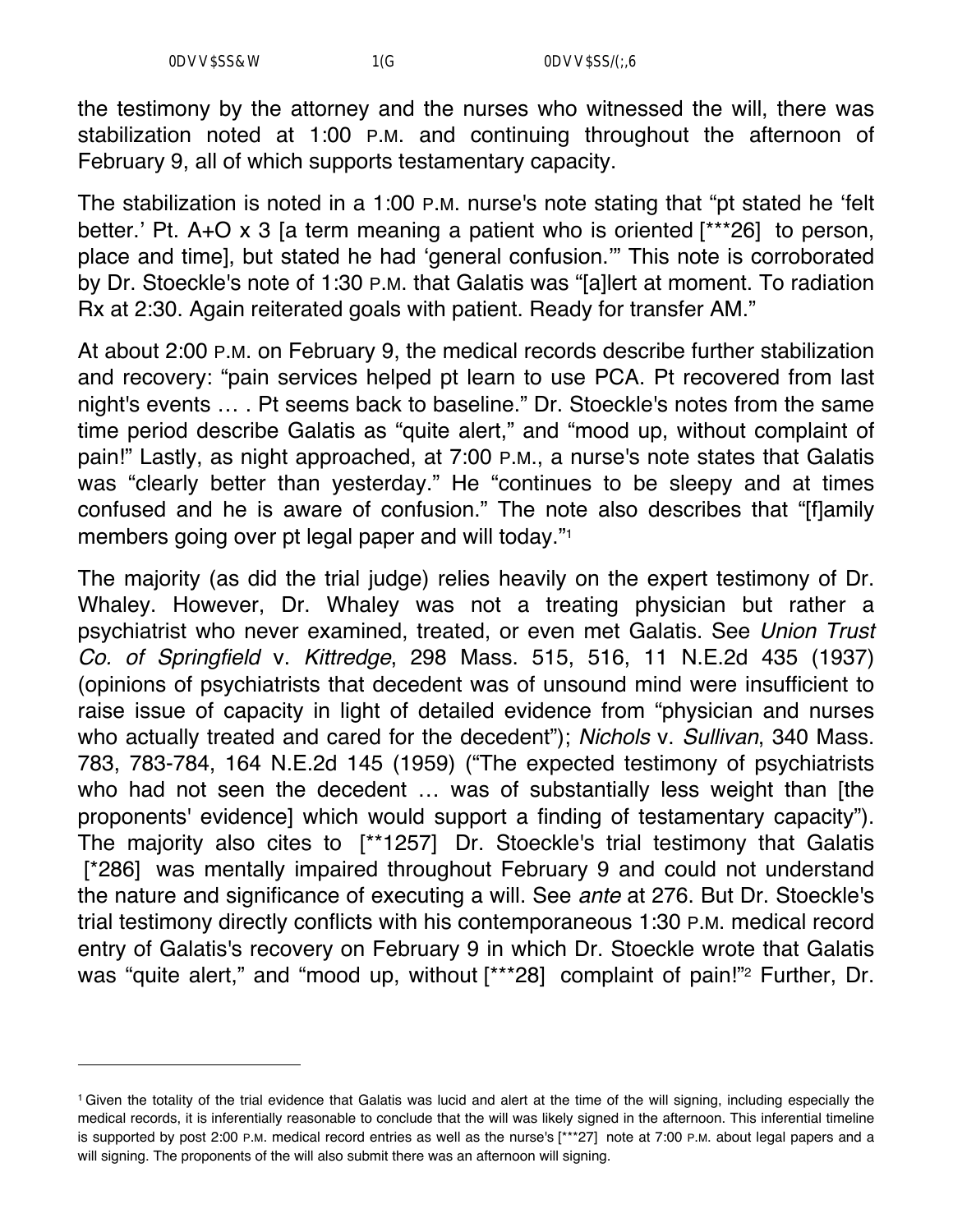Stoeckle conceded on cross-examination that he did not know what it meant to have, or not have, testamentary capacity. And, I note there was a hotly contested trial debate whether Dr. Stoeckle's affidavit, which was prepared in connection with the will contest and which includes a negative opinion about testamentary capacity, had been drafted by the trial attorney for the contestants notwithstanding the conflicting entry by Dr. Stoeckle in the contemporaneous February 9 medical records.

2. *Witnesses to the will and other witnesses*. In addition to the medical records which reflect Galatis's lucidity and ability to execute a will knowing the Greek charity and other beneficiaries, the trial evidence included the eyewitness testimony of three attesting witnesses to Galatis's will signing. The drafting attorney and the two nurses who witnessed the execution of [\*\*\*29] the will on February 9 all testified that Galatis was alert, responsive, and of sound mind. Specifically, Attorney O'Neil testified that in her opinion, Galatis understood the contents of the will at the time it was executed and that Galatis also understood the nature of his bounty, was of sound mind at the time he executed his February 9 will, and had testamentary capacity. Nurse Maryann Benoit observed Galatis to be alert and of sound mind, and seeming to understand the act of making a will. Benoit testified that, based on her observations, Galatis was aware that he was signing a will, that he knew that he was signing a will, that he was aware of who was around him when the will was signed, and that he "was alert and knew what he was doing." Nurse Jennifer Mathisen testified that while she did not have a personal recollection of the will signing ceremony, she would not have attested to the signing of the will if Galatis were not competent to sign. See *Farrell* v. *McDonnell*, 81 Mass. App. Ct. 725, 727-731, 967 N.E.2d 637 (2012).

The testimony of the attorney and the witnesses to the will as to Galatis's lucidity was corroborated by the testimony of [\*287] Galatis's friends, Steven Damaskos and Demetrios Skopas. Damaskos testified that "he found Mr. Galatis to be clear [\*\*\*30] minded and able to communicate during his visits at the hospital," and Skopas testified that he had no difficulty communicating with Galatis until the day of his death and that when Galatis executed the February 9 will "[h]e had a clear mind."

3. *The will consistency*. I also consider as support for Galatis's testamentary capacity that the will signed February 9, which was prepared by an attorney, was a virtual dispositional match to the first will signed February 1, which was prepared

<sup>&</sup>lt;sup>2</sup> The majority's reliance on the handwriting in Galatis's signature on the February 9 will, as compared to his signature on earlier medical consent forms and the February 1, 2000, will, is tenuous. Our case law makes clear that a testator's signature to a will need not be in any particular form. See *Chase* v. *Kittredge*, 93 Mass. 49, 11 Allen 49, 53 (1865).